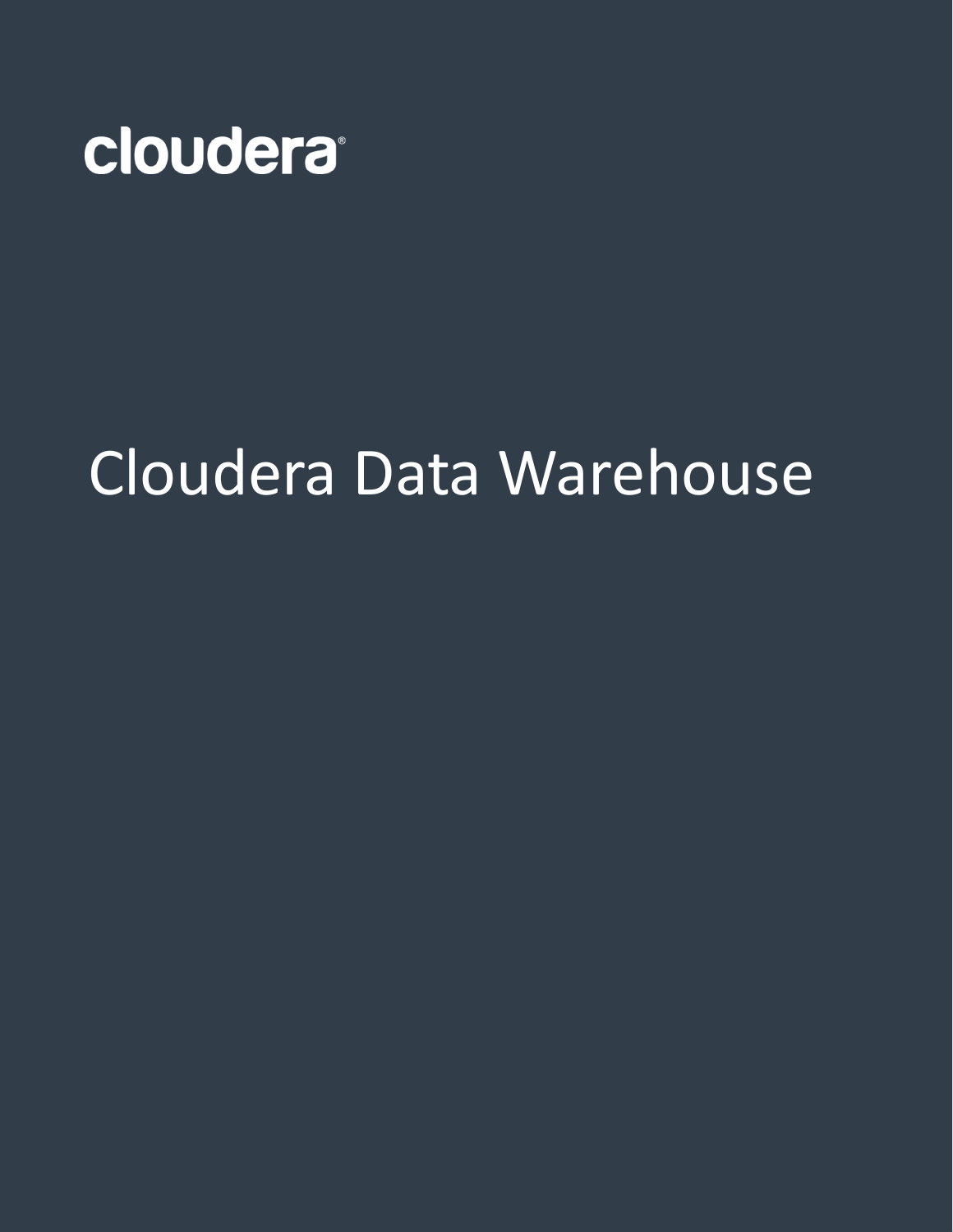#### **Important Notice**

© 2010-2019 Cloudera, Inc. All rights reserved.

Cloudera, the Cloudera logo, and any other product or service names or slogans contained in this document are trademarks of Cloudera and its suppliers or licensors, and may not be copied, imitated or used, in whole or in part, without the prior written permission of Cloudera or the applicable trademark holder. If this documentation includes code, including but not limited to, code examples, Cloudera makesthis available to you underthe terms ofthe Apache License, Version 2.0, including any required notices. A copy of the Apache License Version 2.0, including any notices, is included herein. A copy of the Apache License Version 2.0 can also be found here: https://opensource.org/licenses/Apache-2.0

Hadoop and the Hadoop elephant logo are trademarks of the Apache Software Foundation. All other trademarks, registered trademarks, product names and company names or logos mentioned in this document are the property of their respective owners. Reference to any products, services, processes or other information, by trade name, trademark, manufacturer, supplier or otherwise does not constitute or imply endorsement, sponsorship or recommendation thereof by us.

Complying with all applicable copyright laws is the responsibility of the user. Without limiting the rights under copyright, no part of this document may be reproduced, stored in or introduced into a retrieval system, or transmitted in any form or by any means (electronic, mechanical, photocopying, recording, or otherwise), or for any purpose, without the express written permission of Cloudera.

Cloudera may have patents, patent applications, trademarks, copyrights, or other intellectual property rights covering subject matterin this document. Except as expressly provided in any written license agreement from Cloudera, the furnishing of this document does not give you any license to these patents, trademarks copyrights, or other intellectual property. For information about patents covering Cloudera products, see http://tiny.cloudera.com/patents.

The information in this document is subject to change without notice. Cloudera shall not be liable for any damages resulting from technical errors or omissions which may be present in this document, or from use of this document.

**Cloudera, Inc. 395 Page Mill Road Palo Alto, CA 94306 info@cloudera.com US: 1-888-789-1488 Intl: 1-650-362-0488 www.cloudera.com**

### **Release Information**

Version: Cloudera Data Warehouse 1.0.x Date: January 28, 2019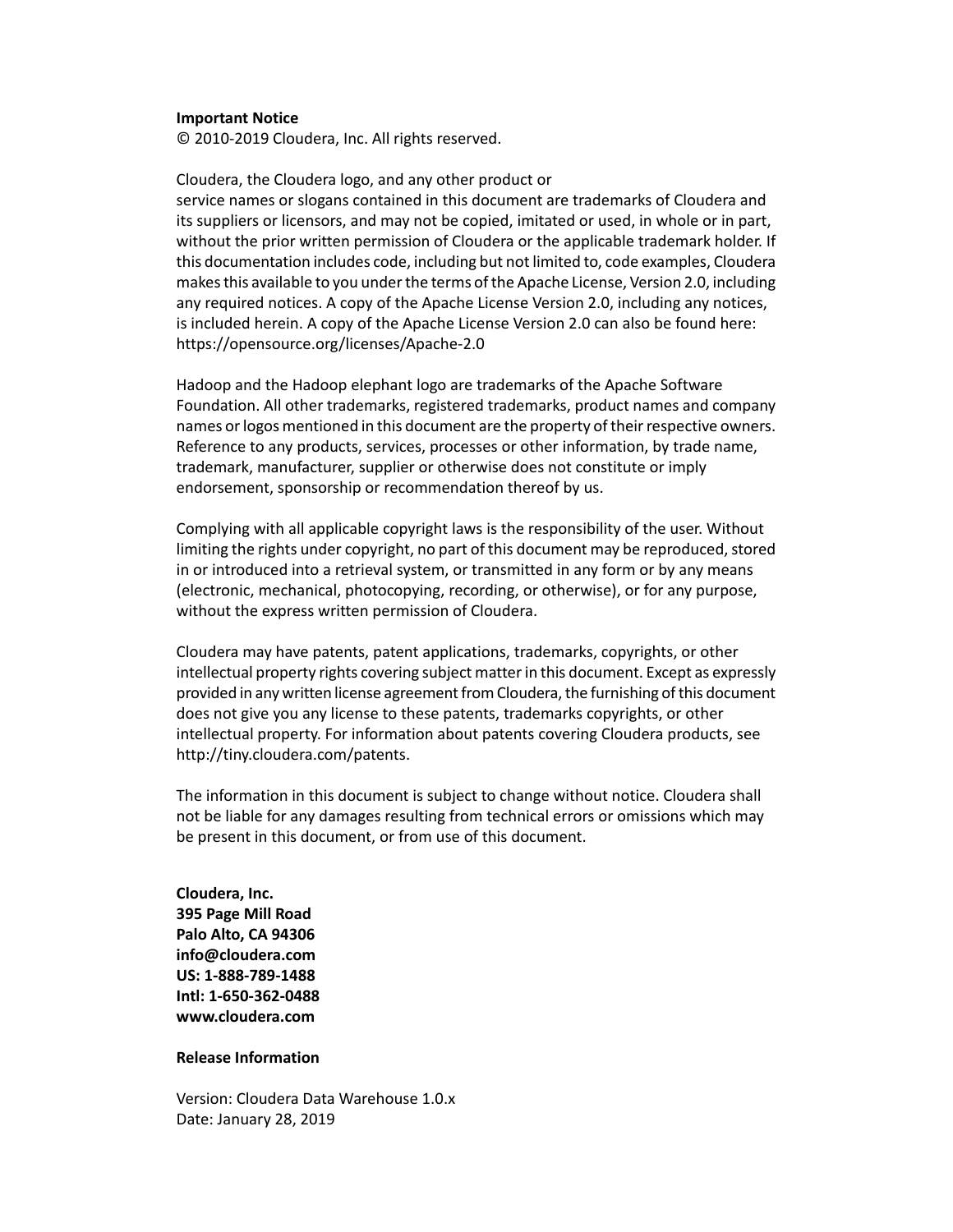## **Table of Contents**

| Using Sqoop to Import Data from MySQL to Cloudera Data Warehouse5 |  |
|-------------------------------------------------------------------|--|
|                                                                   |  |
|                                                                   |  |
|                                                                   |  |
|                                                                   |  |
|                                                                   |  |

|--|--|--|--|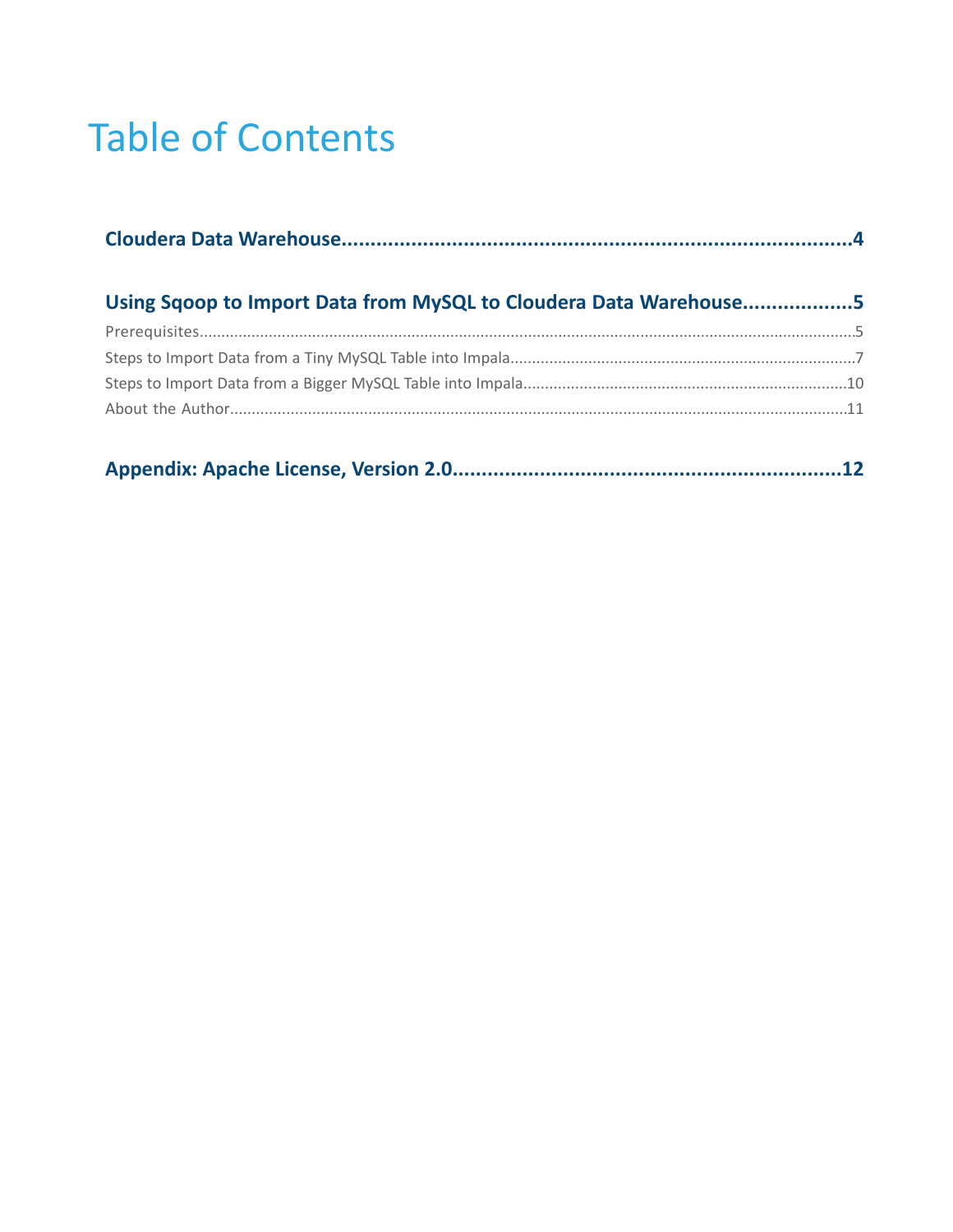### <span id="page-3-0"></span>Cloudera Data Warehouse

#### **Welcome to the Guru How-To's for Cloudera Data Warehouse!**

A modern data warehouse lets you share petabytes of data among thousands of users while maintaining SLAs and keeping cost down. It enables any form of consumption — standard reports, dashboards, or ad hoc queries. It accommodates any type of data — structured or unstructured. It supports any type of deployment — cloud, on-premises, or a hybrid of both. And, it enables any form of analytics — SQL, machine learning, or real-time.

Cloudera's modern Data Warehouse powers high-performance BI and data warehousing in both on-premises deployments and as a cloud service. Business users can explore and iterate on data quickly, run new reports and workloads, or access interactive dashboards without assistance from the IT department. In addition, IT can eliminate the inefficiencies of "data silos" by consolidating data martsinto a scalable analytics platform to better meet business needs. With its open architecture, data can be accessed by more users and more tools, including data scientists and data engineers, providing more value at a lower cost.

Use these Cloudera Data Warehouse Guru How-To's to get started transitioning to a modern data warehouse.

| <b>Cloudera Data Warehouse POWERED BY</b> |                                                                                                                                                                            |  |
|-------------------------------------------|----------------------------------------------------------------------------------------------------------------------------------------------------------------------------|--|
| Apache Impala                             | Distributed interactive SQL query engine for BI and SQL analytics on data in cloud object<br>stores (AWS S3, Microsoft ADLS), Apache Kudu (for updating data), or on HDFS. |  |
| Apache Hive on Spark                      | Provides the fastest ETL/ELT at scale so you can prepare data for BI and reporting.                                                                                        |  |
| <b>SQL Development</b><br>Workbench (HUE) | Supports thousands of SQL developers, running millions of queries each week.                                                                                               |  |
| <b>Workload XM</b>                        | Provides unique insights on workloads to support predictable offloads, query analysis<br>and optimizations, and efficient utilization of cluster resources.                |  |
| Cloudera Navigator                        | Enables trusted data discovery and exploration, and curation based on usage needs.                                                                                         |  |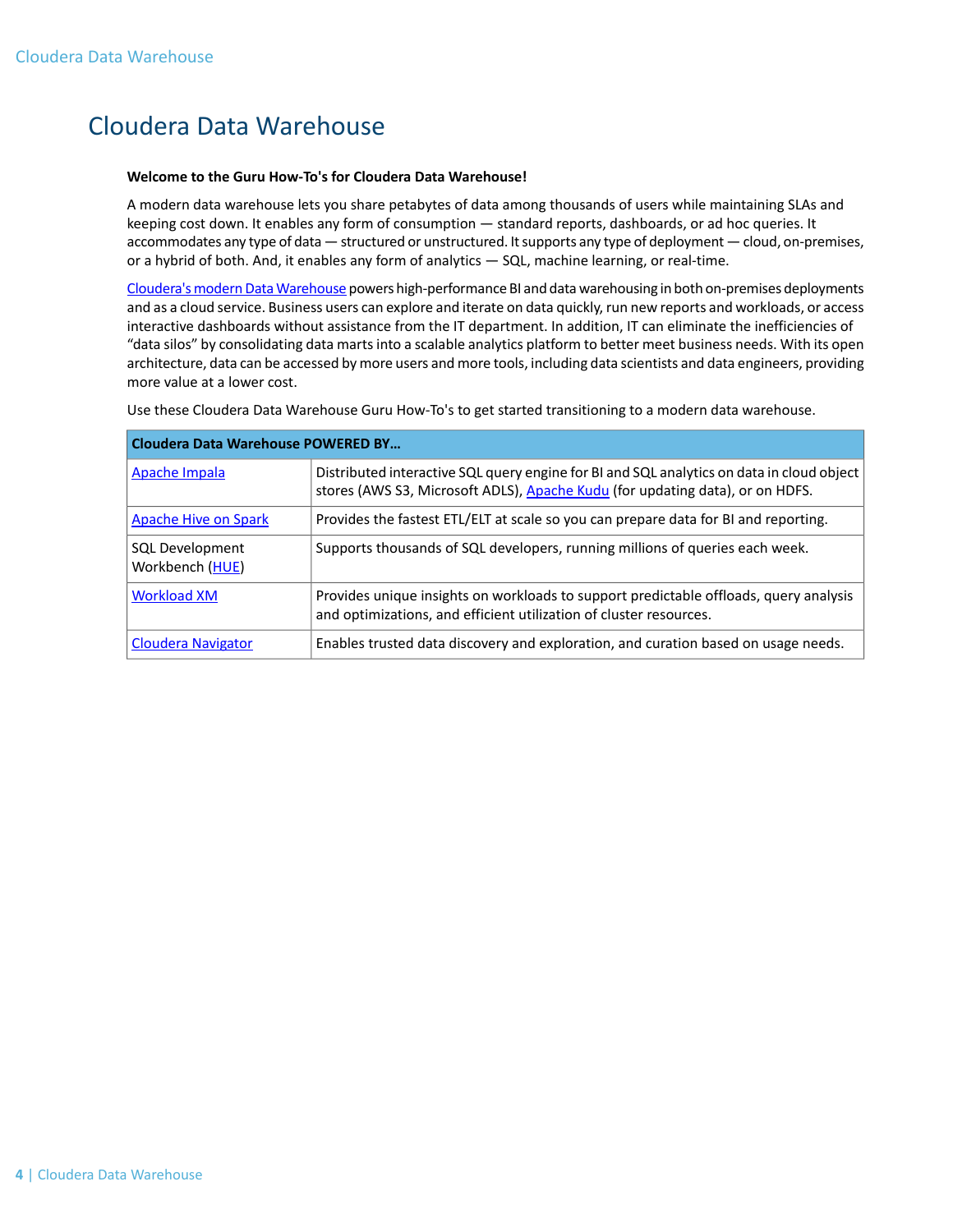### <span id="page-4-0"></span>Using Sqoop to Import Data from MySQL to Cloudera Data Warehouse

### by Alan [Choi](#page-10-0)

The powerful combination of flexibility and cost-savings that Cloudera Data [Warehouse](https://www.cloudera.com/products/data-warehouse.html) offers make compelling reasons to consider how you can transform and optimize your current traditional data warehouse by moving select workloads to your CDH cluster. This article shows you how you can start the transformation to a modern data warehouse by moving some initial data over to Impala on your CDH cluster:



### <span id="page-4-1"></span>**Prerequisites**

To use the following data import scenario, you need the following:

- A moderate-sized CDH cluster that is managed by Cloudera Manager, which configures everything properly so you don't need to worry about Hadoop configurations.
- Your cluster setup should include a gateway host where you can connect to launch jobs on the cluster. This gateway host must have all the command-line tools installed on it, such as impala-shell and sgoop.
- Ensure that you have adequate permissions to perform the following operations on your remote CDH cluster and that the following software is installed there:
	- Use secure shell to log in to a remote host in your CDH cluster where a Sqoop client is installed:

ssh <*user\_name*>@<*remote\_host*>.com If you don't know the name of the host where the Sqoop client is installed, ask your cluster administrator.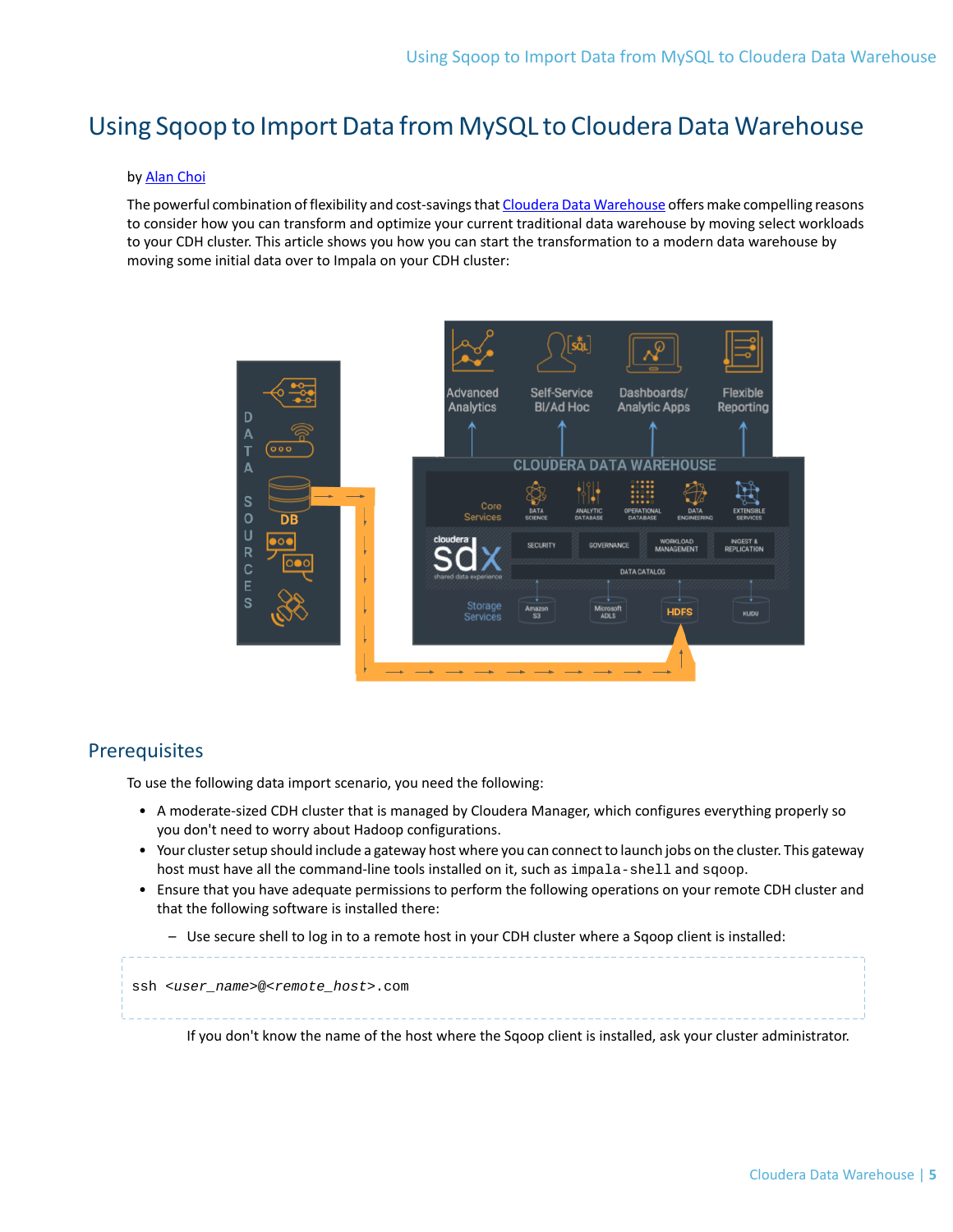– After you've logged in to the remote host, check to make sure you have permissions to run the Sqoop client by using the following command in your terminal window:

| sqoop version                                   |                                                                                                                                                                                                                                                                                                                                                            |
|-------------------------------------------------|------------------------------------------------------------------------------------------------------------------------------------------------------------------------------------------------------------------------------------------------------------------------------------------------------------------------------------------------------------|
|                                                 | Here's the output I see when I run this command:                                                                                                                                                                                                                                                                                                           |
| Sqoop 1.4.6-cdh5.15.2-SNAPSHOT<br>git commit id | Warning: /opt/cloudera/parcels/CDH-5.15.2-1.cdh5.15.2.p0.43/bin//lib/sqoop//accumulo<br>does not exist! Accumulo imports will fail.<br>Please set \$ACCUMULO_HOME to the root of your Accumulo installation.<br>18/09/13 17:21:48 INFO sqoop. Sqoop: Running Sqoop version: 1.4.6-cdh5.15.2-SNAPSHOT<br>Compiled by jenkins on Thu Sep 6 02:30:31 PDT 2018 |
|                                                 | The output you get back might be different, depending on the version of the Sqoop 1 client you are running.                                                                                                                                                                                                                                                |
| on your cluster:                                | - Since we are reading from a MySQL database, make sure that the appropriate MySQL JDBC driver is installed                                                                                                                                                                                                                                                |
|                                                 | - First, check whether a JDBC driver jar location is specified for the HADOOP_CLASSPATH environment<br>variable or if the directory, \$SQOOP_HOME/lib, contains a MySQL JDBC driver JAR:                                                                                                                                                                   |
|                                                 | - To check whether a driver jar location is specified for HADOOP_CLASSPATH, run the following<br>printeny command in your terminal window on the remote host:                                                                                                                                                                                              |
| printenv "HADOOP_CLASSPATH"                     |                                                                                                                                                                                                                                                                                                                                                            |
|                                                 | If there is a value set for this environment variable, look in the directory path that is specified to<br>determine if it contains a JDBC driver JAR file.                                                                                                                                                                                                 |
|                                                 | - To check whether the \$SQOOP_HOME/lib directory contains a MySQL JDBC driver JAR file, run the<br>following command in your terminal window:                                                                                                                                                                                                             |
| ls \$SQOOP_HOME/lib                             |                                                                                                                                                                                                                                                                                                                                                            |
|                                                 | This command should list out the contents of that directory so you can quickly check whether it<br>contains a MySQL JDBC driver JAR file.                                                                                                                                                                                                                  |
|                                                 | - If no MySQL JDBC driver is installed, download the correct driver from here to the home directory for<br>the user you are logged in to the cluster with and export it to the HADOOP_CLASSPATH environment<br>variable with the following command:                                                                                                        |
| export                                          | HADOOP_CLASSPATH=\$HADOOP_CLASSPATH:/home/ <your_name>/<jdbc_filename.jar>;</jdbc_filename.jar></your_name>                                                                                                                                                                                                                                                |
|                                                 | The Sqoop documentation says that you should add the JAR file to the \$SQOOP_HOME/lib directory,<br>but specifying it in the HADOOP_CLASSPATH environment variable works better in CDH. If you have<br>problems, ask your cluster administrator to install the driver on the gateway host for you.                                                         |
|                                                 | If you don't have permissions to perform these operations, ask your cluster administrator to give you the appropriate<br>permissions. If that is not possible, install the Sqoop 1 client on a local host that can connect to your CDH cluster.                                                                                                            |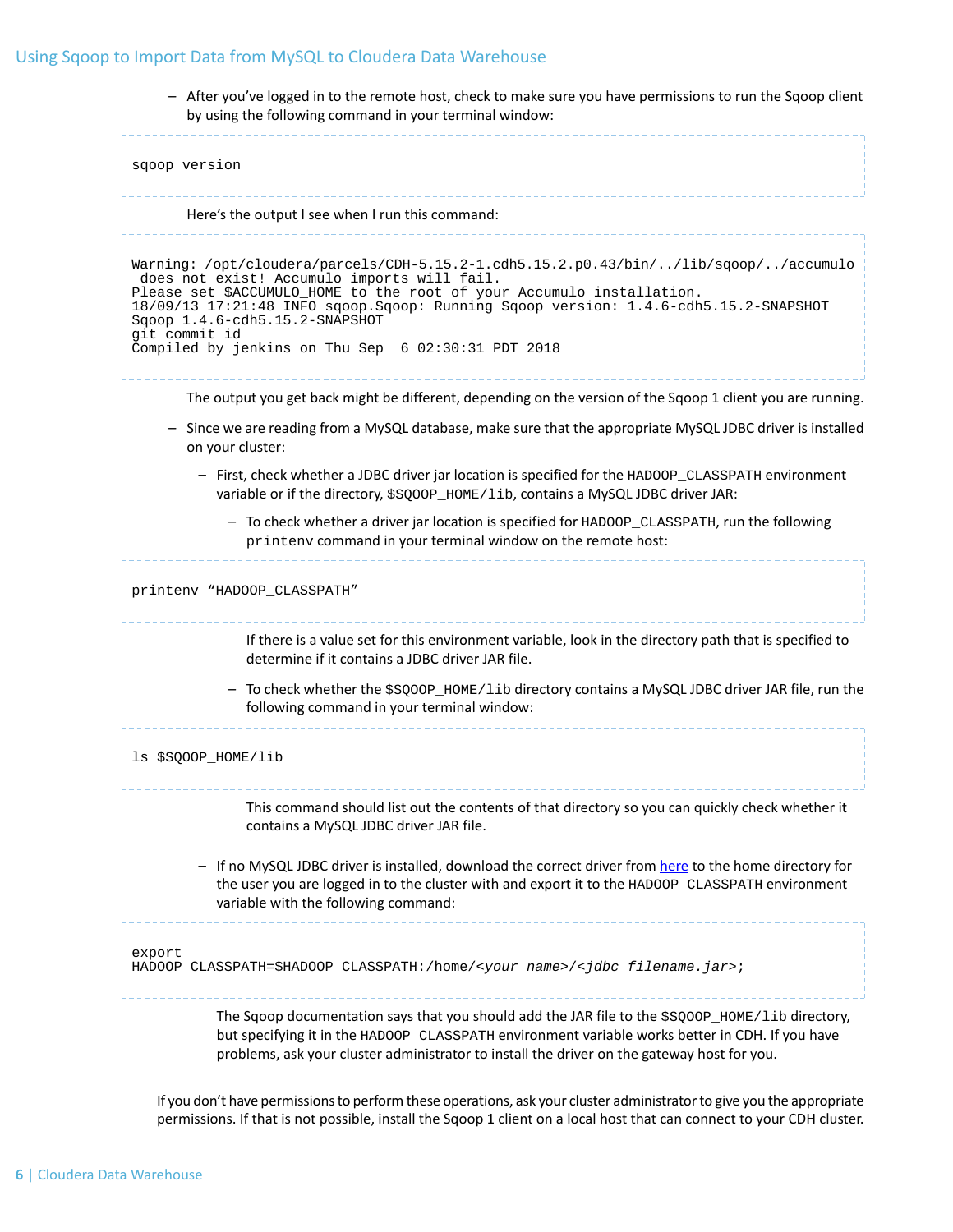### <span id="page-6-0"></span>Steps to Import Data from a Tiny MySQL Table into Impala

As an example, we'll be using Sqoop to import data from a tiny table that resides in a remote MySQL database to an Impala database on the CDH cluster.

**1.** Use secure shell to log in to the remote gateway host where a Sqoop client is installed:

```
ssh <user_name>@<remote_host>.com
```
If you don't know the name of the gateway host where the Sqoop client is installed, ask your cluster administrator.

**2.** To import the MySQL database table, identify the connection URL to the database and its corresponding username and password. You can get thisinformation from the DBA who managesthe MySQL database where the tiny table resides. In the following example, the connection URL and corresponding username and password are:

**Connection URL with port:** my\_cluster-1.gce.acme.com:3306

**Username / Password:** user1 / ep71\*\_a!

When you have this log-in information, log in to the MySQL database with the following syntax on a host that has the mysql client:

```
mysql -h my_cluster-1.gce.acme.com -P 3306 -u user1 -p
```
Where the  $-h$  specifies the host,  $-P$  specifies the port,  $-u$  specifies the username, and  $-p$  specifies that you want to be prompted for a password.

**3.** The table we are importing to CDH is  $\text{tiny\_table}$ . Let's take a look at it:

```
SELECT * FROM tiny_table;
+---------+---------+
| column1 | column2 |
  +---------+---------+
        1 | one
        2 | two
| 3 | three |
| 4 \mid four \mid| 5 | five |
  +---------+---------+
5 rows in set (0.00 sec)
```
**4.** If you are working on a secure cluster, run the kinit command now to obtain your Kerberos credentials:

kinit <*username*>@<*kerberos\_realm*>

After you enter this command, you are prompted for your password. Type your password in the terminal window and your Kerberos credentials (ticket-granting ticket) are cached so you can authenticate seamlessly.

**5.** Now is a good time to create your Impala database on the CDH cluster, which is where you will import tiny\_table from your MySQL database. First log in to the Impala shell on the CDH remote host:

impala-shell -i <*impala host*>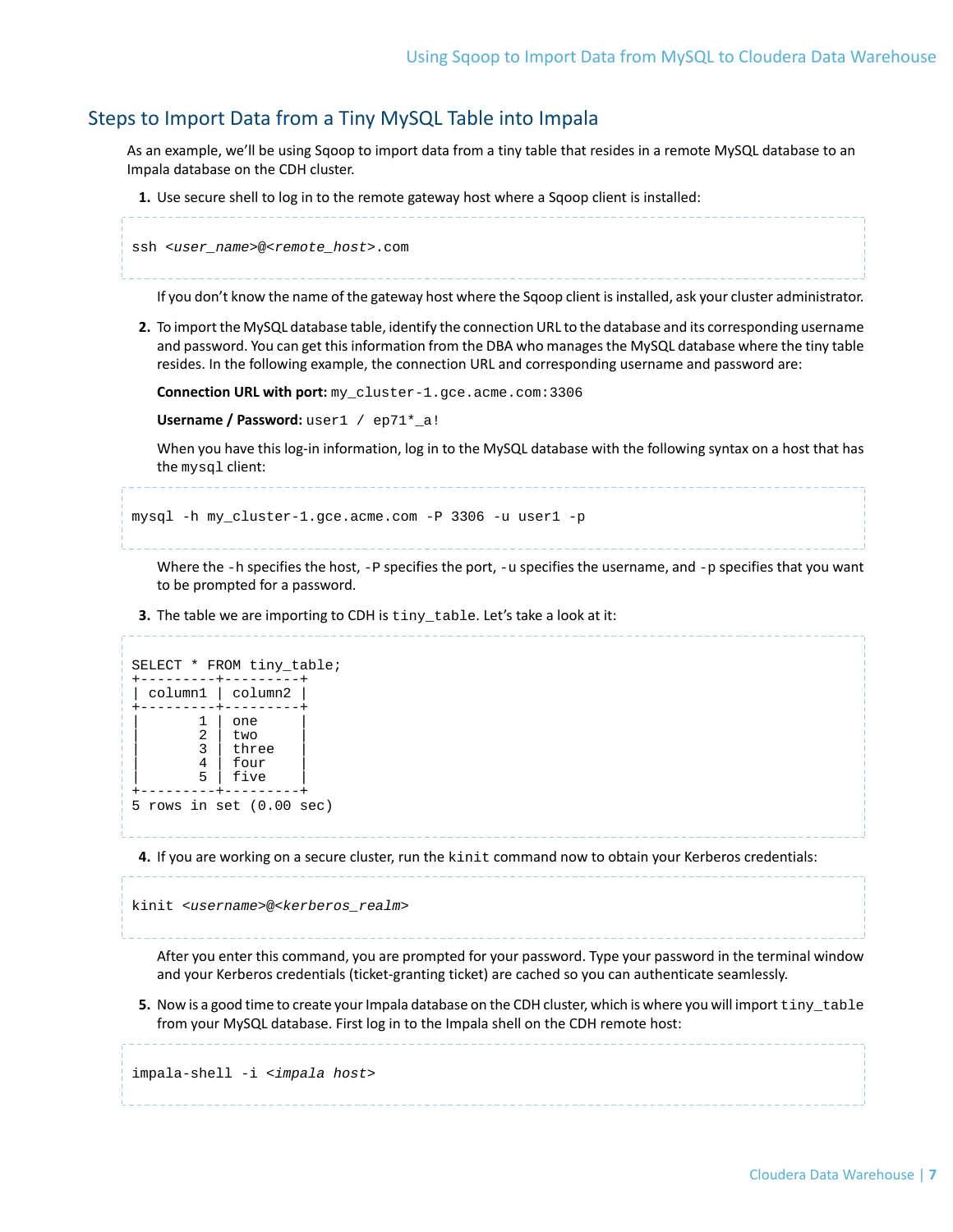If you are working on a secure cluster or have problems logging in to the Impala shell, you can get the appropriate connection string to log into it in Cloudera Manager:

- **a.** In the Cloudera Manager Admin Console Home page, click **Impala** in the list of services.
- **b.** On the Impala service page, make sure the **Status** tab is selected.
- **c.** An **Impala Connection String Example** is listed at the top of the page:

| <b>Cloudera MANAGER</b>                                                                                                                                                                                                                                                                                                         | Clusters $\sim$                          | Hosts $\star$ | Diagnostics $\sim$ |                         | Audits                |
|---------------------------------------------------------------------------------------------------------------------------------------------------------------------------------------------------------------------------------------------------------------------------------------------------------------------------------|------------------------------------------|---------------|--------------------|-------------------------|-----------------------|
| <b>IMPALA-1</b><br>(Cluster 1)                                                                                                                                                                                                                                                                                                  | Actions $\star$                          |               |                    |                         |                       |
| Configuration<br>Status<br>Instances                                                                                                                                                                                                                                                                                            |                                          | Commands      | Queries            |                         | <b>Charts Library</b> |
| Impala Connection String Example<br>A sample command demonstrating how to use <i>impala-shell</i> to connect to this Impala<br>service. Other environmental settings may still be required. See the Impala<br>documentation for more information.<br>Impala Shell Command<br>impala-shell -i<br>conf/CA_STANDARD/truststore.pem | .com -d default -k --ssl --ca_cert=/etc/ |               |                    | Learn more C<br>$-SS$ - |                       |

**6.** After you have logged in to the Impala shell, you can create the database called import\_test, but first run a SHOW DATABASES command to make sure that there isn't already an Impala database named import\_test:



Notice that because Impala also uses the Hive Metastore, the Hive default database is listed when you run the SHOW DATABASES command in the Impala shell.

If you don't have permissions to create a database in the Impala shell, request permissions from the cluster administrator.

**7.** Now we are almost ready to kick off the import of data, but before we do, we need to make sure that the target directory that Sqoop creates on HDFS during the import does not already exist. When I import the data, I will specify to Sqoop to use /user/<*myname>/tiny\_table so* we need to make sure that directory does not already exist. Run the following HDFS command:

hdfs dfs -rm -r /user/<*myname*>/tiny\_table

If the tiny\_table directory exists on HDFS, running this command removes it.

**8.** There are still a couple of more decisions to make. First what will be the name of the destination table. Since I'm using direct export, I want to keep the old name "tiny\_table." I also want Sqoop to create the table for me. If it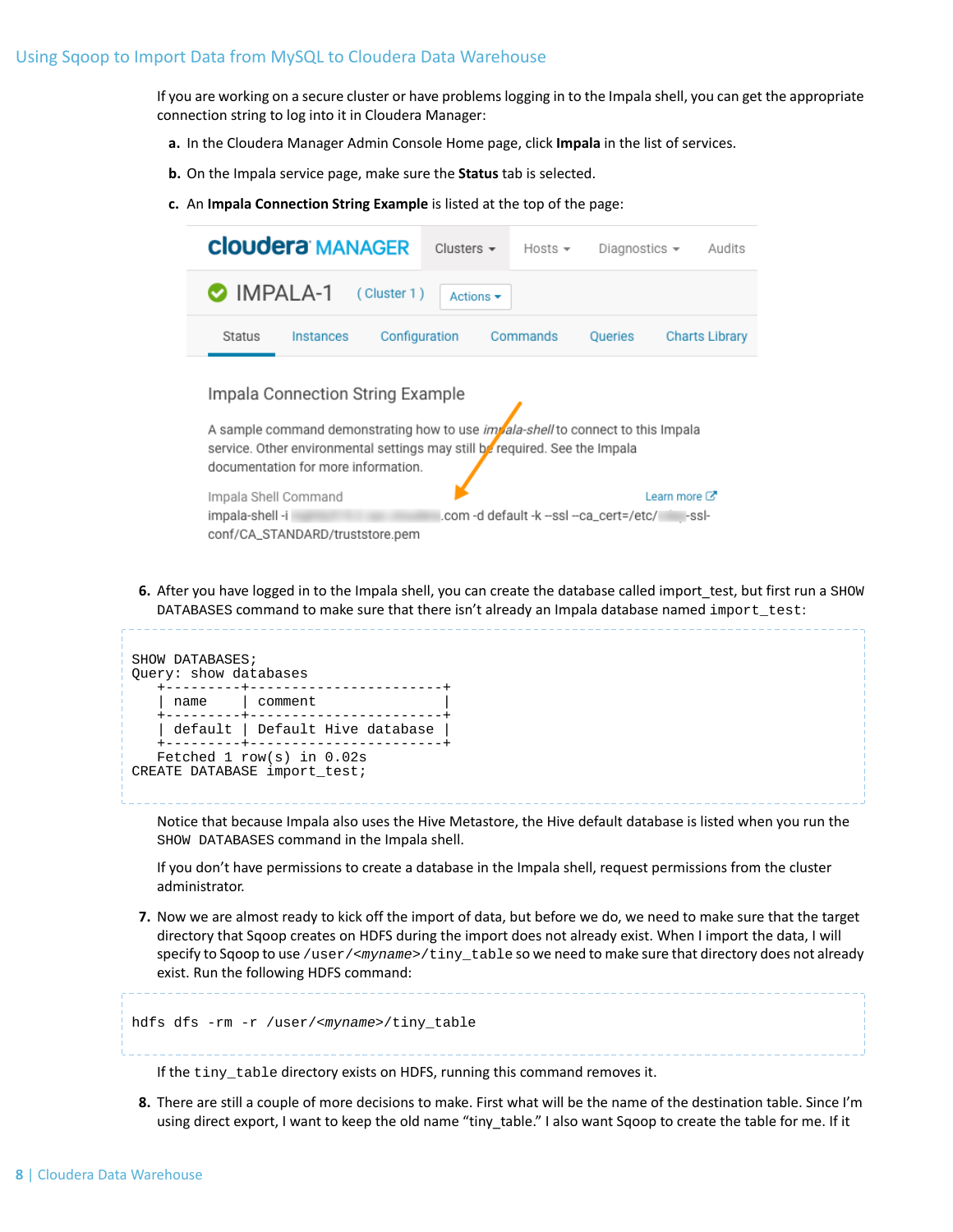used the Parquet format, that would be ideal, but due to [SQOOP-2943](https://issues.apache.org/jira/browse/SQOOP-2943), it's better to use the text format for now. Here are the main Sqoop command-line options that I'll use:

```
--create-hive-table
--hive-import
--hive-table tiny_table
```
Since I'll be doing a full export, I want to overwrite any existing data and will need to use the following option, too:

--hive-overwrite

**9.** If somehow the tiny\_table already exists in the Impala import\_test database, the --create-hive-table Sqoop command will fail, so drop import\_test.tiny\_table before you run the Sqoop command:

impala-shell -i <*impala\_host*>

```
DROP TABLE import_test.tiny_table;
```
**10.** Because the import\_test.tiny\_table table is so small and it doesn't have a primary key, for simplicity's sake, I won't run the Sqoop command with a high degree of parallelism, so I will specify a parallelism of 1 with the  $-m$ option. For larger tables, we'll use more parallelism, but for now, here is the full Sqoop command we use:

```
sqoop import --connect jdbc:mysql://my_cluster-1.gce.acme.com:3306/user1 --driver
            com.mysql.cj.jdbc.Driver --username user1 -P -e 'select * from tiny_table
            where $CONDITIONS' --target-dir
 /user/<myname>/tiny_table -z --create-hive-table
 --hive-database import_test --hive-import --hive-table tiny_table 
--hive-overwrite -m 1
```
#### Where:

| <b>Command-line Option</b>                       | <b>Description</b>                                                                |
|--------------------------------------------------|-----------------------------------------------------------------------------------|
| sqoop import                                     | Imports an individual table from a traditional database<br>to HDFS or Hive.       |
| --connect <connect_string></connect_string>      | Specifies the JDBC connect string to your source<br>database.                     |
| --driver <jdbc_driver_class></jdbc_driver_class> | Manually specifies the JDBC driver class to use.                                  |
| --username < <i>user name</i> >                  | Specifies the user to connect to the database.                                    |
| $-P$                                             | Instructs Sgoop to prompt for the password in the<br>console.                     |
| -e ' <sql_statement>'</sql_statement>            | Instructs Sgoop to import the results of the specified<br>statement.              |
| --target-dir <directory_path></directory_path>   | Specifies the HDFS destination directory.                                         |
| $-Z$                                             | Enables compression.                                                              |
| --create-hive-table                              | If this option is used, the job fails if the target Hive table<br>already exists. |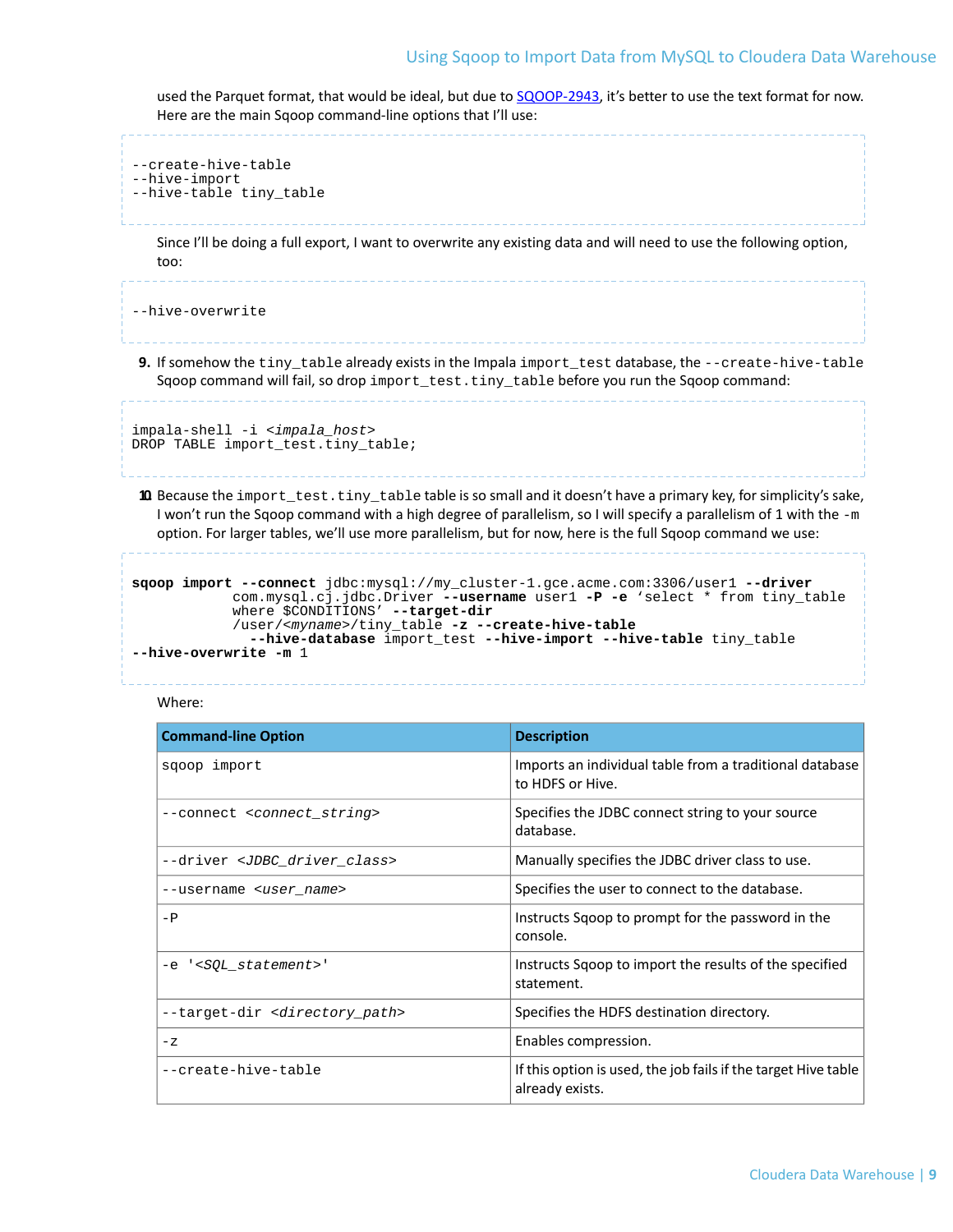| <b>Command-line Option</b>           | <b>Description</b>                                                                       |
|--------------------------------------|------------------------------------------------------------------------------------------|
| --hive-database                      | Specifies the database name where you want to import<br>the table.                       |
| --hive-import                        | Imports a table into Hive. If no delimiters are set, it uses<br>Hive default delimiters. |
| --hive-table <table name=""></table> | Specifies the table name when importing into Hive.                                       |
| --hive-overwrite                     | Overwrites any data in the table specified by<br>--hive-table.                           |
| -m                                   | Specifies the number of map tasks to import in parallel.                                 |

**11.** It should finish in less than a minute. Log back into the Impala shell, run the INVALIDATE METADATA command so Impala reloads the metadata for the specified table, and then list the table and select all of its data to see if your import was successful:

```
impala-shell -i <impala_host>
USE import_test;
INVALIDATE METADATA tiny_table;
SHOW TABLES;
DESCRIBE tiny_table;
SELECT * FROM tiny_table;
```
The table is really too small to use statistics sampling, but once you import a bigger table, we'll use sampling with the COMPUTE STATS statement to save you time when querying the table.

### <span id="page-9-0"></span>Steps to Import Data from a Bigger MySQL Table into Impala

The basic import steps described for tiny tables applies to importing bigger tables into Impala. The difference occurs when you construct your sgoop import command. For large tables, you want it to run fast, so setting parallelism to 1, which specifies one map task during the import won't work well. Instead, using the default parallelism setting, which is 4 map tasks to import in parallel, is a good place to start. So you don't need to specify a value for the -m option unless you want to increase the number of parallel map tasks.

Another difference is that bigger tables usually have a primary key, which become good candidates where you can split the data without skewing it. The tiny\_table we imported earlier doesn't have a primary key. Also note that the -e option for the sqoop import command, which instructs Sqoop to import the data returned for the specified SQL statement doesn't work if you split data on a string column. If string columns are used to split the data with the -e option, it generates incompatible SQL. So if you decide to split data on the primary key for your bigger table, make sure the primary key is on a column of a numeric data type, such as int, which works best with the -e option because it generates compatible SQL.

In the following example, the primary key column is  $CD_$  and it is an int column and the table we are importing data from is bigger\_table. So, when you are ready to import data from a bigger table, here is what the sqoop import command looks like:

```
sqoop import --connect jdbc:mysql://my_cluster-1.gce.acme.com:3306/user1 --driver
         com.mysql.cj.jdbc.Driver --username user1 -P -e 'select * from bigger_table
         where $CONDITIONS' --split-by CD_ID --target-dir /user/impala/bigger_table
        -z --create-hive-table --hive-database import_test --hive-import --hive-table
        bigger_table --hive-overwrite
```
Where the new option not defined earlier in this article is: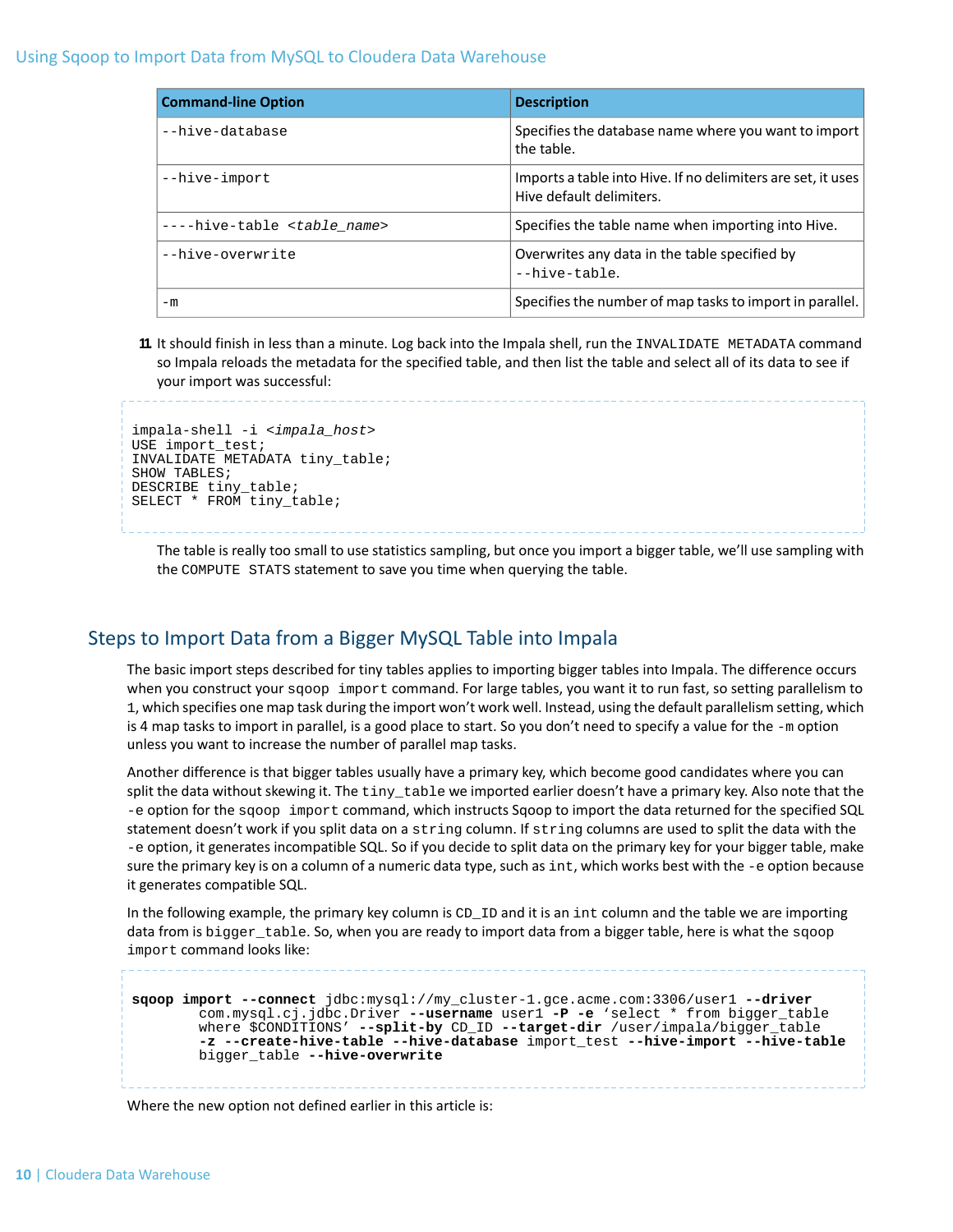| <b>Command-line Option</b>             | <b>Description</b>                                                                                                                                                |
|----------------------------------------|-------------------------------------------------------------------------------------------------------------------------------------------------------------------|
| --split-by <column_name></column_name> | Specifies the column where you want to split the data. It<br>is highly recommended that you use the primary key and<br>that it be of a numeric type, such as int. |

After you have imported the data, use Step 11 from the  $\text{tiny\_table}$  section to check that the data was imported properly. But before you query the table, you should run COMPUTE STATS on it because thisis a larger amount of data and running a quick statistics sampling on it should make the results of your query return faster.

For example, the full command sequence you'd run is:

```
impala-shell -i <impala_host>
USE import_test;
INVALIDATE METADATA bigger_table;
SHOW TABLES;
COMPUTE STATS bigger_table;
DESCRIBE tiny_table;
SELECT * FROM bigger_table;
```
<span id="page-10-0"></span>Now, you have imported your data from a traditional MySQL database into Impala so it is available to Cloudera Data Warehouse.

### About the Author



Alan Choi is a software engineer at Cloudera working on the Impala project. Before joining Cloudera, he worked at Greenplum on the Greenplum-Hadoop integration. Prior to that, Alan worked extensively on PL/SQL and SQL at Oracle where he co-authored the Oracle white paper, "Integrating Hadoop Data with Oracle Parallel Processing," which was published in January 2010.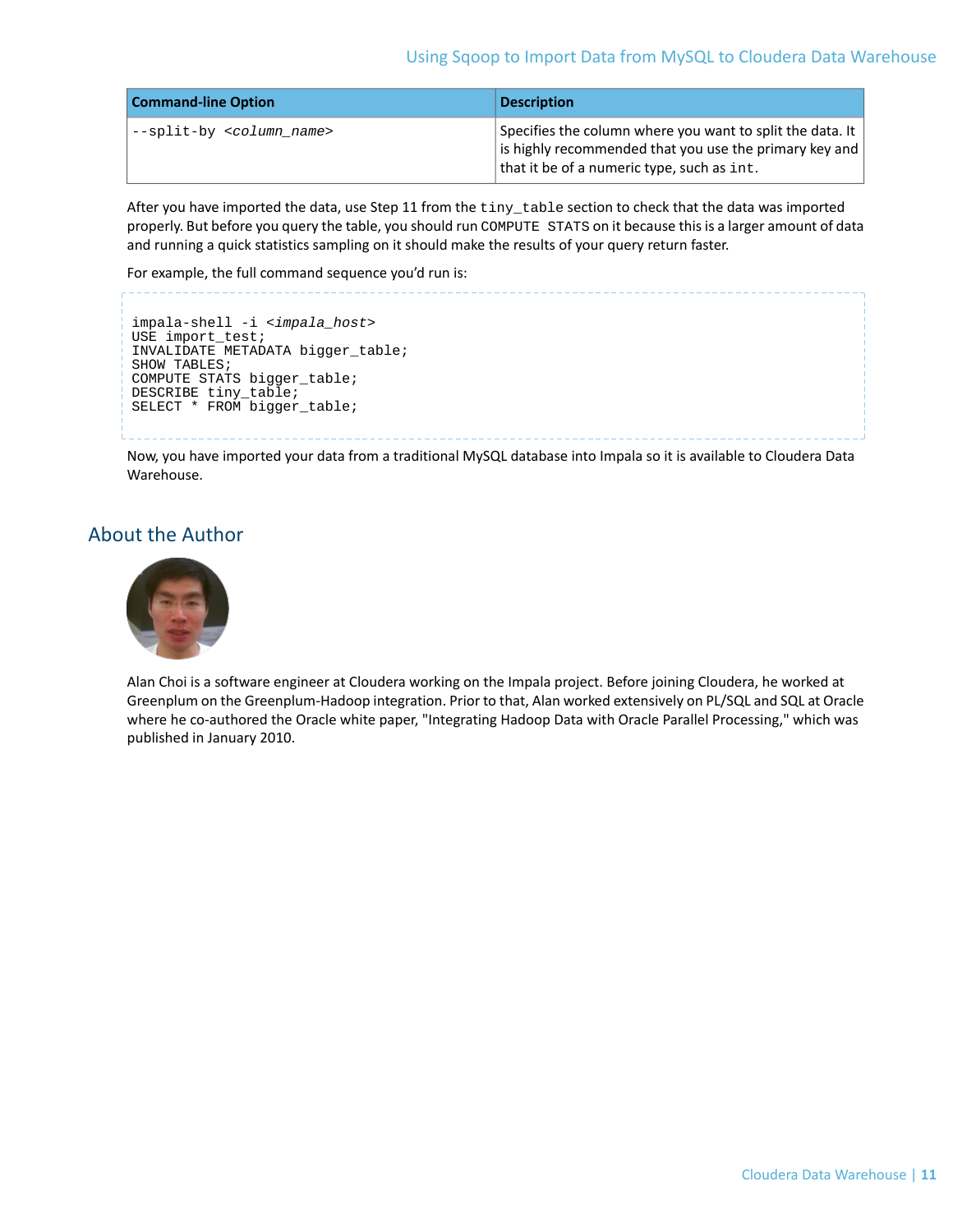### <span id="page-11-0"></span>Appendix: Apache License, Version 2.0

### **SPDX short identifier: Apache-2.0**

Apache License Version 2.0, January 2004 http://www.apache.org/licenses/

### TERMS AND CONDITIONS FOR USE, REPRODUCTION, AND DISTRIBUTION

1. Definitions.

"License" shall mean the terms and conditions for use, reproduction, and distribution as defined by Sections 1 through 9 of this document.

"Licensor" shall mean the copyright owner or entity authorized by the copyright owner that is granting the License.

"Legal Entity" shall mean the union of the acting entity and all other entities that control, are controlled by, or are under common control with that entity. For the purposes of this definition, "control" means (i) the power, direct or indirect, to cause the direction or management of such entity, whether by contract or otherwise, or (ii) ownership of fifty percent (50%) or more of the outstanding shares, or (iii) beneficial ownership of such entity.

"You" (or "Your") shall mean an individual or Legal Entity exercising permissions granted by this License.

"Source" form shall mean the preferred form for making modifications, including but not limited to software source code, documentation source, and configuration files.

"Object" form shall mean any form resulting from mechanical transformation or translation of a Source form, including but not limited to compiled object code, generated documentation, and conversions to other media types.

"Work" shall mean the work of authorship, whether in Source or Object form, made available under the License, as indicated by a copyright notice that is included in or attached to the work (an example is provided in the Appendix below).

"Derivative Works" shall mean any work, whether in Source or Object form, that is based on (or derived from) the Work and for which the editorial revisions, annotations, elaborations, or other modifications represent, as a whole, an original work of authorship. For the purposes of this License, Derivative Works shall not include works that remain separable from, or merely link (or bind by name) to the interfaces of, the Work and Derivative Works thereof.

"Contribution" shall mean any work of authorship, including the original version of the Work and any modifications or additions to that Work or Derivative Works thereof, that is intentionally submitted to Licensor for inclusion in the Work by the copyright owner or by an individual or Legal Entity authorized to submit on behalf of the copyright owner. For the purposes of this definition, "submitted" means any form of electronic, verbal, or written communication sent to the Licensor or its representatives, including but not limited to communication on electronic mailing lists, source code control systems, and issue tracking systems that are managed by, or on behalf of, the Licensor for the purpose of discussing and improving the Work, but excluding communication that is conspicuously marked or otherwise designated in writing by the copyright owner as "Not a Contribution."

"Contributor" shall mean Licensor and any individual or Legal Entity on behalf of whom a Contribution has been received by Licensor and subsequently incorporated within the Work.

### 2. Grant of Copyright License.

Subject to the terms and conditions of this License, each Contributor hereby grants to You a perpetual, worldwide, non-exclusive, no-charge, royalty-free, irrevocable copyright license to reproduce, prepare Derivative Works of, publicly display, publicly perform, sublicense, and distribute the Work and such Derivative Works in Source or Object form.

### 3. Grant of Patent License.

Subject to the terms and conditions of this License, each Contributor hereby grants to You a perpetual, worldwide, non-exclusive, no-charge, royalty-free, irrevocable (except as stated in this section) patent license to make, have made, use, offer to sell, sell, import, and otherwise transfer the Work, where such license applies only to those patent claims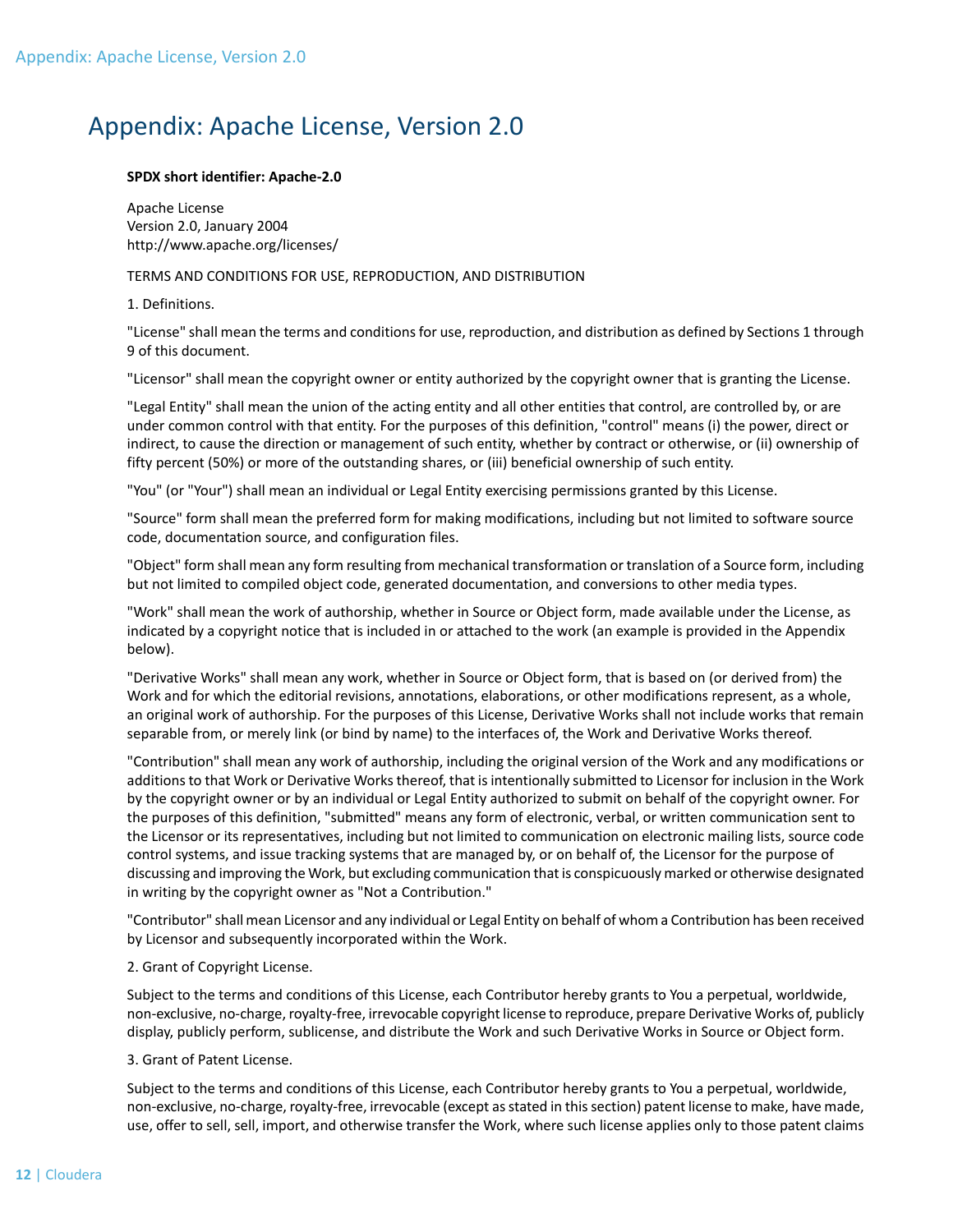licensable by such Contributor that are necessarily infringed by their Contribution(s) alone or by combination of their Contribution(s) with the Work to which such Contribution(s) was submitted. If You institute patent litigation against any entity (including a cross-claim or counterclaim in a lawsuit) alleging that the Work or a Contribution incorporated within the Work constitutes direct or contributory patent infringement, then any patent licenses granted to You under this License for that Work shall terminate as of the date such litigation is filed.

### 4. Redistribution.

You may reproduce and distribute copies of the Work or Derivative Works thereof in any medium, with or without modifications, and in Source or Object form, provided that You meet the following conditions:

- **1.** You must give any other recipients of the Work or Derivative Works a copy of this License; and
- **2.** You must cause any modified files to carry prominent notices stating that You changed the files; and
- **3.** You must retain, in the Source form of any Derivative Works that You distribute, all copyright, patent, trademark, and attribution notices from the Source form of the Work, excluding those notices that do not pertain to any part of the Derivative Works; and
- **4.** If the Work includes a "NOTICE" text file as part of its distribution, then any Derivative Works that You distribute must include a readable copy of the attribution notices contained within such NOTICE file, excluding those notices that do not pertain to any part of the Derivative Works, in at least one of the following places: within a NOTICE text file distributed as part of the Derivative Works; within the Source form or documentation, if provided along with the Derivative Works; or, within a display generated by the Derivative Works, if and whereversuch third-party notices normally appear. The contents of the NOTICE file are for informational purposes only and do not modify the License. You may add Your own attribution notices within Derivative Works that You distribute, alongside or as an addendum to the NOTICE text from the Work, provided that such additional attribution notices cannot be construed as modifying the License.

You may add Your own copyright statement to Your modifications and may provide additional or different license terms and conditions for use, reproduction, or distribution of Your modifications, or for any such Derivative Works as a whole, provided Your use, reproduction, and distribution of the Work otherwise complies with the conditions stated in this License.

### 5. Submission of Contributions.

Unless You explicitly state otherwise, any Contribution intentionally submitted for inclusion in the Work by You to the Licensor shall be under the terms and conditions of this License, without any additional terms or conditions. Notwithstanding the above, nothing herein shall supersede or modify the terms of any separate license agreement you may have executed with Licensor regarding such Contributions.

### 6. Trademarks.

This License does not grant permission to use the trade names, trademarks, service marks, or product names of the Licensor, except as required for reasonable and customary use in describing the origin of the Work and reproducing the content of the NOTICE file.

### 7. Disclaimer of Warranty.

Unless required by applicable law or agreed to in writing, Licensor provides the Work (and each Contributor provides its Contributions) on an "AS IS" BASIS, WITHOUT WARRANTIES OR CONDITIONS OF ANY KIND, either express orimplied, including, without limitation, any warranties or conditions of TITLE, NON-INFRINGEMENT, MERCHANTABILITY, or FITNESS FOR A PARTICULAR PURPOSE. You are solely responsible for determining the appropriateness of using or redistributing the Work and assume any risks associated with Your exercise of permissions under this License.

### 8. Limitation of Liability.

In no event and under no legal theory, whether in tort (including negligence), contract, or otherwise, unless required by applicable law (such as deliberate and grossly negligent acts) or agreed to in writing, shall any Contributor be liable to You for damages, including any direct, indirect, special, incidental, or consequential damages of any character arising as a result of this License or out of the use or inability to use the Work (including but not limited to damages for loss of goodwill, work stoppage, computer failure or malfunction, or any and all other commercial damages or losses), even if such Contributor has been advised of the possibility of such damages.

9. Accepting Warranty or Additional Liability.